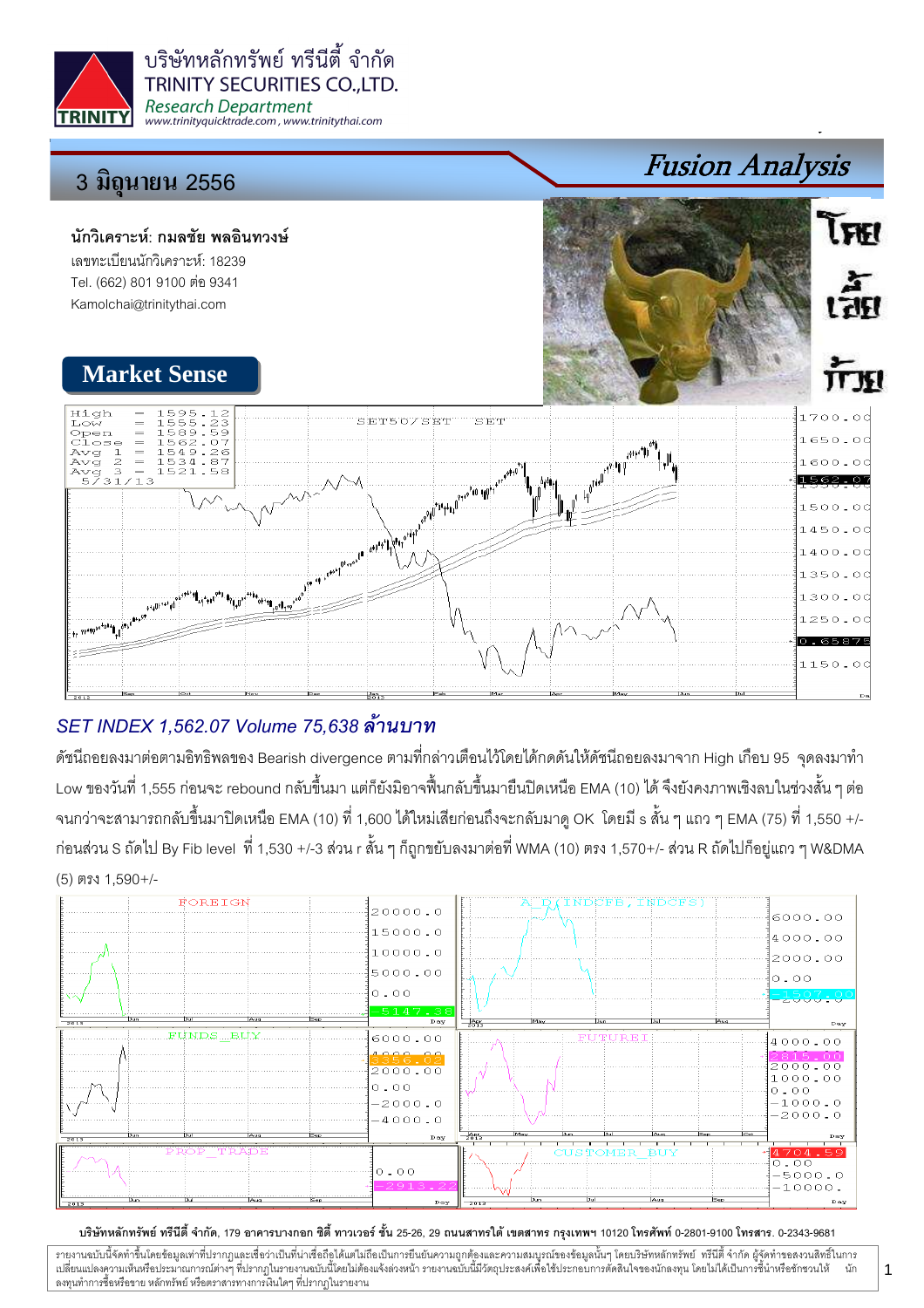

## SHORT-TERM TRADING



#### $CPN$  Trading buy  $\left| \begin{array}{ccc} \n\end{array} \right|$  10: 53.75 I ราคาลุ้นการทะลุ Triangle pattern up with  $5.00$  $0.00$ expanding volume โดยเฉพาะหากสามารถยื่น  $55.00$  $\sim$ ปิดเหนือ 53.5 ได้อย่างมั่นคงต่อก็จะดู OK อยู่  $5 - 20$  $0.00$ ระยะยาวก็ยังอยู่ใน อีกทั้ง Indicator ร  $10.00$ ช่องสัญญาณเชิงบวกที่ทำให้ Trading ได้หากไม่ *Aacd = 0.973*<br>Bignal = 1.30 ถอยหลุด S ที่ให้ลงมา  $\overline{100}$ %K<br>%D  $= 29.24$ <br> $= 30.10$ Millio 95515.<br>73656.59  $\overline{\phantom{a}}$ Relative  $Inc$ GL  $\vert$  Trading buy  $\vert$  1 $\mathbb{R}$  11.9 แนวรับ: 11.7-11.2 |แนวต้าน: 12.4-12.9

# ราคาแกว่งตัวขึ้นในกรอบของ Uptrend channel โดยเฉพาะหากไม่หลุด 11.0 ลงมาให้ STOPLOSS ก็จะดู OK ต่อ รวมทั้ง Indicator ระยะสั้นและยาวก็ยังอยู่ในช่องสัญญาณเชิงบวก ที่ทำให้ Trading ได้หากไม่ถอยหลุด S ที่ให้ลงมา



### บริษัทหลักทรัพย์ ทรีนีตี้ จำกัด, 179 อาคารบางกอก ซิตี้ ทาวเวอร์ ชั้น 25-26, 29 ถนนสาทรใต้ เตตสาห กรุงเทพฯ 10120 โทรศัพท์ 0-2801-9100 โทรสาร. 0-2343-9681

รายงานฉบับนี้จัดทำขึ้นโดยข้อมูลเท่าที่ปรากฏและเชื่อว่าเป็นที่มากขึ้นตั้งเป็นก็ตะบนการตารามสมบูรณ์ของข้อมูลนั้นๆ โดยบริษัทหลักทรัพย์ ทรีนี้ตี้จำกัด ผู้จัดทำขอสงวนสิทธิ์ในการ i เปลี่ยนแปลงความเห็นหรือประมาณการณ์ต่างๆ ที่ปรากฏในรายงานอบับนี้โดย การกระบบกันไม่ได้รับระบบการตัดสินใจของนักลงทุน โดยไม่ได้เป็นการขึ้นำหรือขักชวนให้ นัก ลงทุนทำการซื้อหรือขาย หลักทรัพย์ หรือตราสารทางการเงินใดๆ ที่ปรากฏในรายงาน